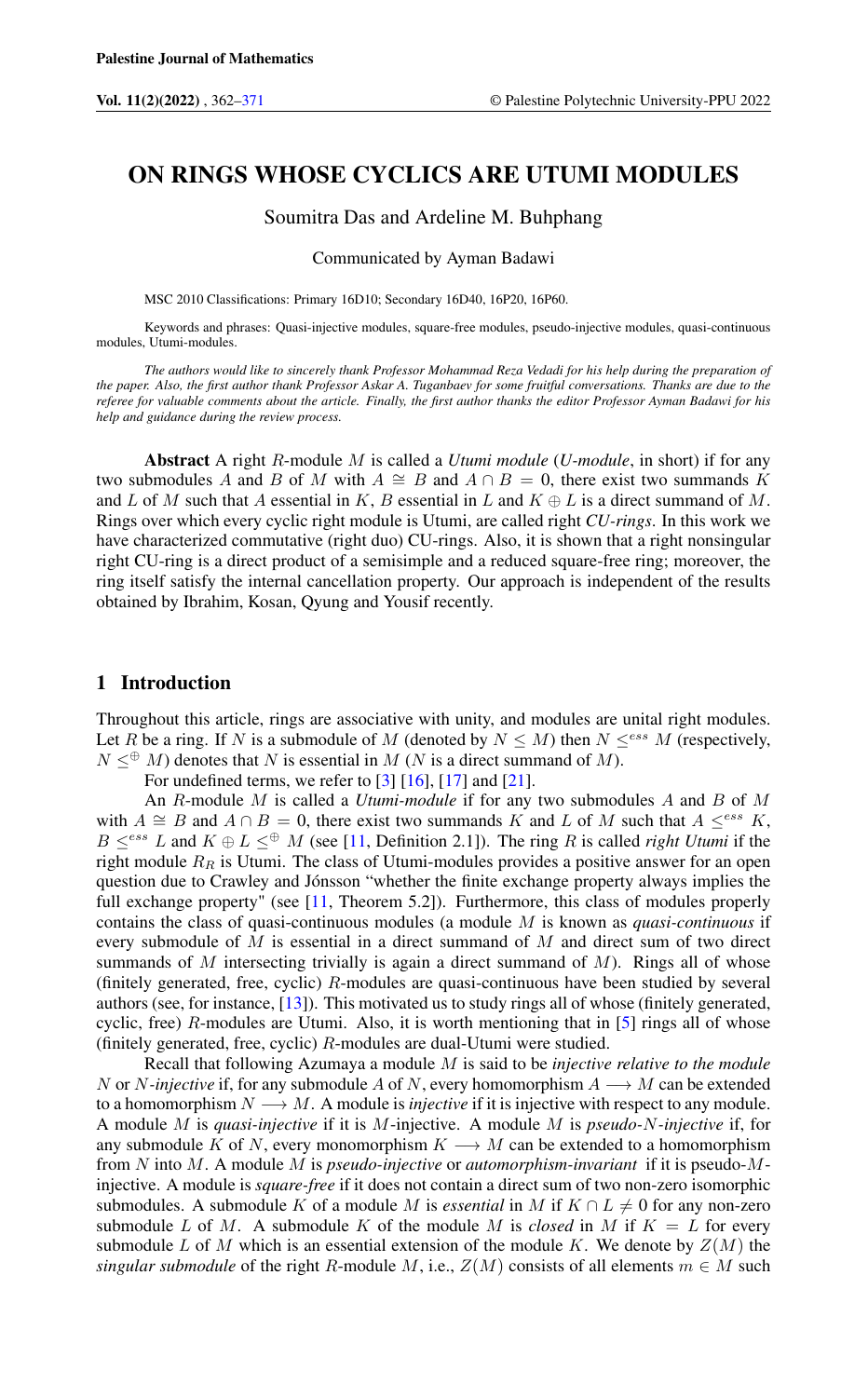that right annihialtor of m is an essential right ideal of the ring R. A module M is *nonsingular* if  $Z(M) = 0$ . Consider the following conditions on an R-module M:

 $(C1 - condition)$  For every submodule A of M, there is a direct summand  $K \leq M$  such that  $A \leq^{ess} K$ .

 $(C2 - condition)$  If  $A \leq M$  such that A is isomorphic to a summand of M, then A is a summand of M.

 $(C3 - condition)$  If  $M_1$  and  $M_2$  are summands of M with  $M_1 \cap M_2 = 0$ , then  $M_1 \oplus M_2$ is a summand of M.

 $(C4 - condition)$  If  $M = M_1 \oplus M_2$ , and  $f : M_1 \longrightarrow M_2$  is a homomorphism with  $ker(f) \leq^{\oplus} M_1$ , then  $Im(f) \leq^{\oplus} M_2$ .

A module M is called an *extending* or a *CS-module* if it satisfies condition C1. A module M is called *continuous* if it satisfies both  $(C1)$  and  $(C2)$  conditions; M is called quasi-continuous if it satisfies both (C1) and (C3) conditions. A module M is called *pseudo-continuous* if it satisfies both  $(C1)$  and  $(C4)$  conditions (see [\[2\]](#page-8-3), [\[6\]](#page-8-4)). Note that every Utumi-module is a  $C4$ -module (see [\[11,](#page-9-3) Lemma 2.8]).

We have the following implications for the above mentioned module theoretic properties which are of interest to us:



The paper is organized as follows. In Section 2, we study various rings whose modules are Utumi and review the known results on the subclass (e.g. injective modules) of the class of Utumi modules and prove similar results for Utumi modules. Section 3 is devoted to those rings over which all cyclic modules are Utumi. A characterization for the commutative (duo) rings over which all cyclic modules are Utumi is obtained in Corollary [3.15,](#page-6-0) which tells us that precisely these are the arithmetical rings, that is, the distributive law  $A \cap (B + C) = (A \cap B) + (A \cap C)$ holds for any three ideals  $A$ ,  $B$ ,  $C$  of such a ring  $R$ . In Theorem [3.20,](#page-7-0) we prove that if a ring R is right (respectively, left) nonsingular and if every cyclic right (respectively, left) R-module is Utumi, then R can be decomposed as  $S \oplus T$  such that S is semisimple and T is a reduced square-free ring.

#### 2 From injective modules to Utumi modules

Let us consider the following:

<span id="page-1-1"></span>**Question 2.1.** *: Let*  $n \geq 1$ *. What is the structure of a ring* R *over which every n*-generated right R*-module is Utumi* ?

In order to answer the above question we make a few observations about the class of Utumi modules and note them below.

<span id="page-1-0"></span>**Lemma 2.2.** (cf. [\[11,](#page-9-3) Proposition 3.6]) Let N and M be R-modules and  $f: N \longrightarrow M$  be an Rmonomorphism. If  $N \oplus M$  is a Utumi-module, then  $Im(f)$  is a quasi-injective direct summand of M.

*Proof.* Let  $L = N \oplus M$  be a Utumi-module. By [\[11,](#page-9-3) Lemma 2.8],  $Im(f)$  is a direct summand of M. It follows that  $N \oplus N$  is isomorphic to a direct summand of L and hence  $N \oplus N$  is also a Utumi-module by [\[11,](#page-9-3) Proposition 3.2]. Thus,  $Im(f)$  is quasi-injective by [11, Corollary 3.7].  $\Box$ 

The following remark was included in [\[6,](#page-8-4) Remark 2.31].

**Remark 2.3.** It is not difficult to show that a ring  $R$  is semisimple iff the direct sum of any two C4-modules is a C4-module,  $R$  is right hereditary iff every factor module of an injective right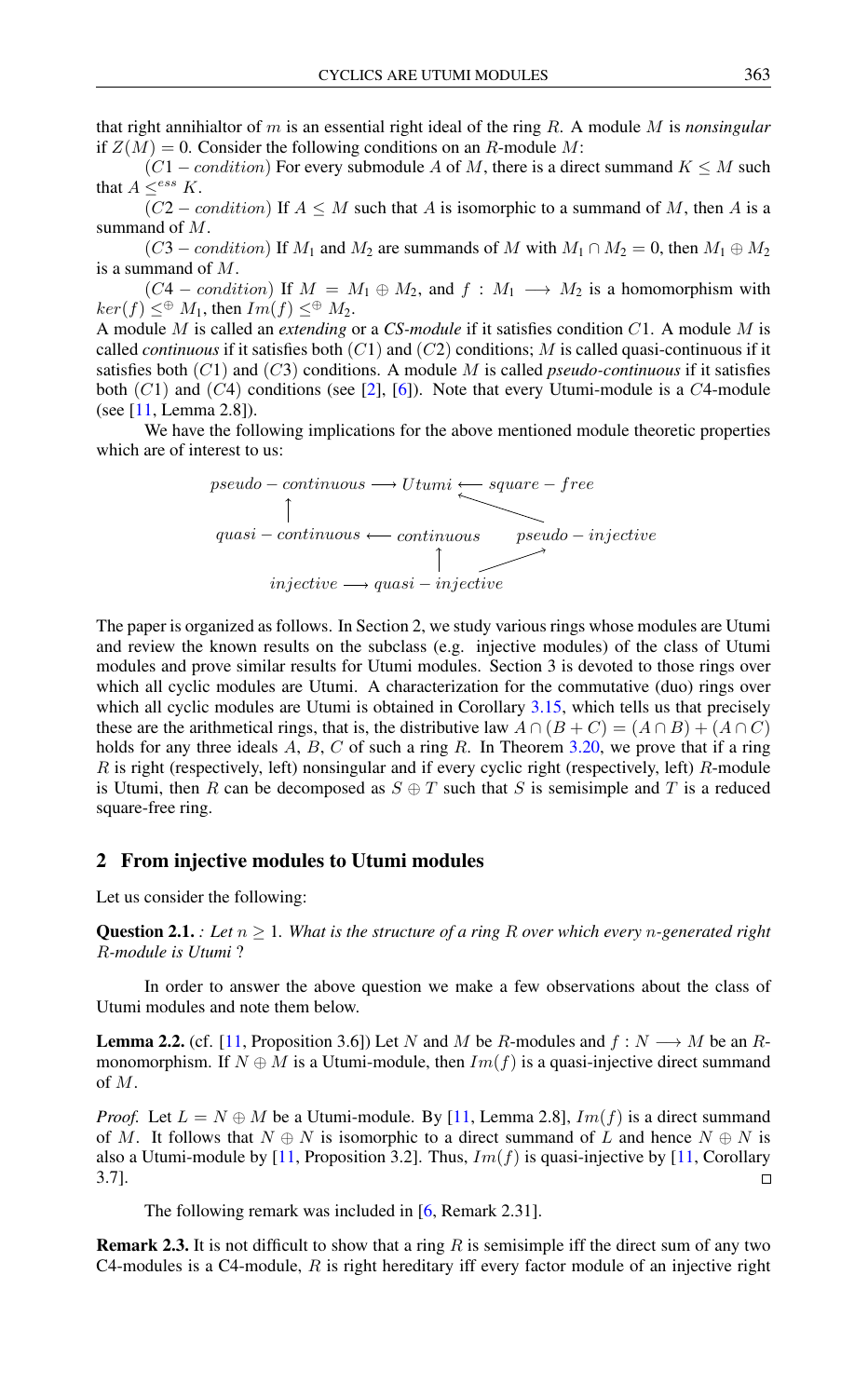$R$ -module is a C4-module,  $R$  is regular iff every 2-generated submodule of a projective right R-module is a C4-module iff every two generated right ideal of R is a C4-module, and R is right noetherian iff every direct sum of injective right R-modules is a C4-module.

Now we shall incorporate the above remark for Utumi-modules.

Recall that a ring R is called *right V-ring* if every simple right R-module is injective. A ring R is called *right hereditary* if every submodule of a projective right R-module is projective, equivalently, if every factor module of an injective right R-module is injective.

#### Theorem 2.4. *Let* R *be a ring.*

- *(i)* R *is a right V-ring if and only if every finitely cogenerated right* R*-module is Utumi.*
- *(ii)* R *is a right hereditary ring if and only if every factor module of an injective right* R*-module is a Utumi-module.*

*Proof.* (1) Let M be a simple right R-module. Since  $M \oplus E(M)$  is finitely cogenerated (see [\[16,](#page-9-0) Exercise 19.(7)]) it must be a Utumi-module by our assumption. Then  $M$  is injective by Lemma [2.2.](#page-1-0) Thus  $R$  is a right V-ring. The converse is clear.

(2) Let M be injective and  $K \leq M$ . Then  $\frac{M}{K} \oplus E\left(\frac{M}{K}\right)$  is a homomorphic image of  $M \oplus E\left(\frac{M}{K}\right)$ . Hence  $\frac{M}{K} \leq^{\oplus} E\left(\frac{M}{K}\right)$  by Lemma [2.2.](#page-1-0) Therefore,  $\frac{M}{K} = E\left(\frac{M}{K}\right)$  as required. The converse is clear.

A module M is called Π*-quasi-injective* if every direct product M<sup>I</sup> of copies of M is quasi-injective.

Proposition 2.5. *The following statements are equivalent:*

- *(i) Every factor ring of* R *is right hereditary.*
- *(ii) Every factor module of a* Π*-quasi-injective right R-module is quasi-injective.*
- *(iii) Every factor module of a* Π*-quasi-injective right R-module is a Utumi-module.*

*Proof.* The proof is analogous to that of [\[2,](#page-8-3) Proposition 2.15] (also refer to [\[22,](#page-9-5) Theorem 6]).  $\Box$ 

It is noted that the class of rings  $R$  for which every free right (respectively, left)  $R$ -module is Utumi, is exactly that of quasi-Frobenius rings.

Theorem 2.6. *Let* R *be a ring. The following statements are equivalent:*

- *(i)* R *is a quasi-Frobenius ring;*
- *(ii) Every free* R*-module is a Utumi-module;*
- *(iii) Every projective* R*-module is a Utumi-module;*
- *(iv) Every flat* R*-module is a Utumi-module.*

*Proof.* (1)  $\implies$  (2)  $\implies$  (3) are clear.

(3)  $\implies$  (1) Let M be a projective R-module. Then  $M \oplus M$  is a Utumi-module, and so M is quasi-injective by Lemma  $2.2$ . Hence R is quasi-Frobenius by [\[4,](#page-8-5) Corollary 2.3].

 $(4) \implies (1)$  Let M be a projective module. Then by hypothesis M is a Utumi-module. Hence by preceding argument  $R$  is quasi-Frobenius.

(1)  $\implies$  (4) Suppose R is quasi-Frobenius, then by [\[2,](#page-8-3) Theorem 2.28 and Corollary 2.32] R is right perfect. Hence the result follows from the well-known fact due to Bass, that every flat modules over a perfect ring are projective (see, [\[3,](#page-8-1) Theorem 28.4]).  $\Box$ 

A ring is called *right* (respectively, *left*) *uniserial* if the lattice of right (respectively, left) ideals is linearly ordered.

Theorem 2.7. *Let* R *be a ring. The following statements are equivalent:*

- *(i)* R *is uniserial;*
- *(ii) Every quasi-projective* R*-module is a Utumi-module.*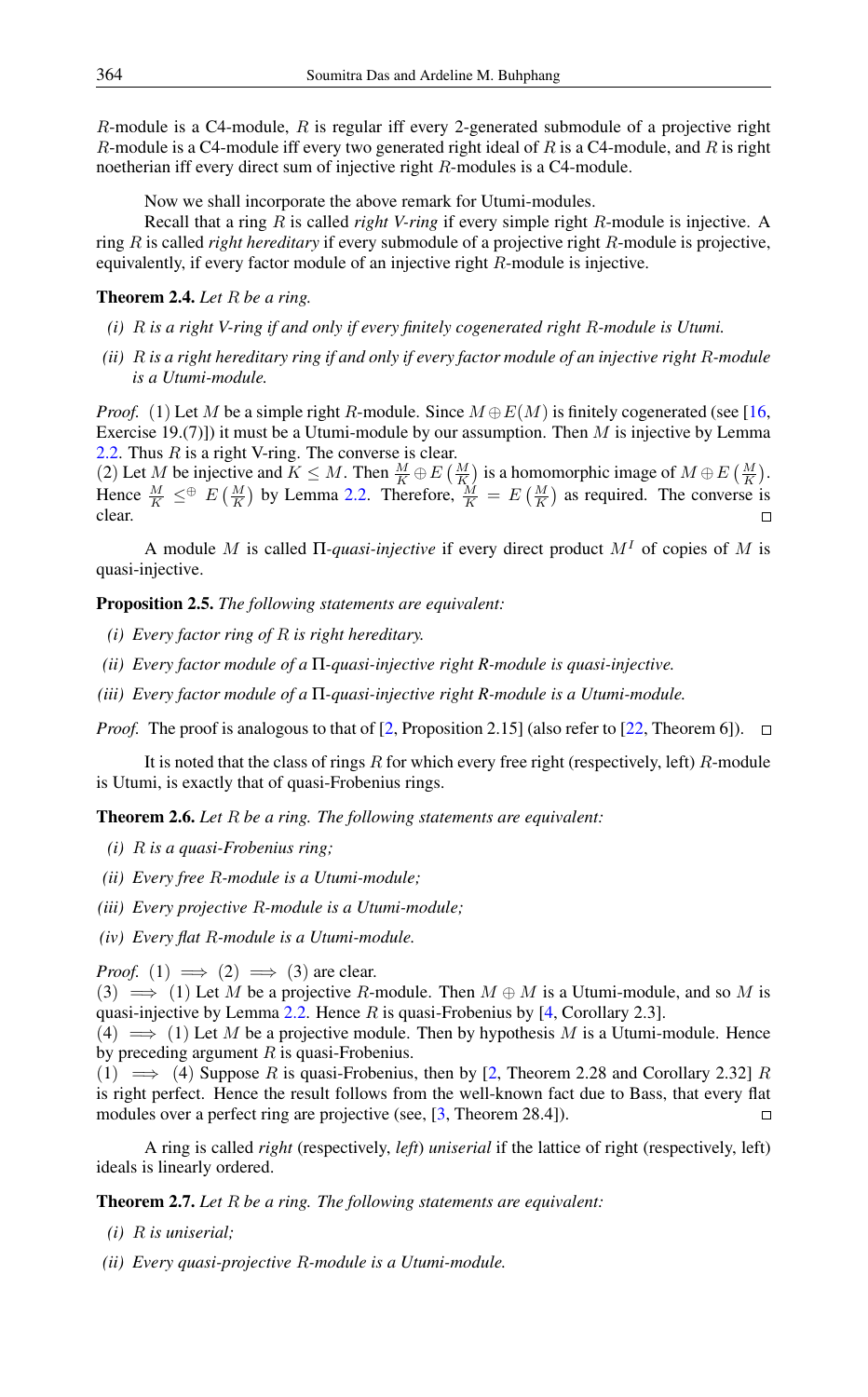*Proof.* We only need to show that  $(2) \implies (1)$ . To see,  $(2) \implies (1)$  let M be a quasiprojective R-module. Then  $M \oplus M$  is quasi-projective by [\[21,](#page-9-2) 18.1 and 18.2(2)] and hence a Utumi-module. Then M is quasi-injective by Lemma [2.2.](#page-1-0) Thus R is uniserial by [\[4,](#page-8-5) Proposition 2.8].  $\Box$ 

A module M is called *(countably)* Σ*-(quasi-)injective* if every (countable) direct sum of copies of M is (quasi-)injective. Analogously, M is called a *(countably)* Σ−*Utumi-module* if every (countable) direct sum of copies of  $M$  is a Utumi-module. A result of Faith and Walker (see  $[3,$  Theorem 25.8]) asserts that a ring R is right noetherian if and only if every injective right R-module is  $\Sigma$ –injective, equivalently, as shown by Fuller [\[3\]](#page-8-1), if every quasi-injective right  $R$ -module is  $\Sigma$ -quasi-injective.

Theorem 2.8. *The following conditions are equivalent for a ring* R*:*

- *(i)* R *is right Noetherian;*
- *(ii) Every direct sum of injective right* R*-modules is a Utumi-module;*
- *(iii) Every countable direct sum of injective right* R*-modules is a Utumi-module;*
- *(iv) Every injective right* R*-module is a countably* Σ*-Utumi-module;*
- *(v) Every quasi-injective right* R*-module is a countably* Σ*-Utumi-module.*

*Proof.* (1)  $\implies$  (2) is well-known. (2)  $\implies$  (3), (3)  $\implies$  (4) and (4)  $\implies$  (5) are clear.  $(5) \implies (1)$  We show that every countable direct sum of injective right R-module is injective. Let  $L = \bigoplus_{i \geq 1} M_i$ , where each  $M_i$  is an injective right R-module. Suppose further that  $M_0 =$  $E(L)$ ,  $K = \overline{\Pi}_{i \geq 0} M_i$  and  $I = \mathbb{N} \cup \{0\}$ . By (5) the R-module  $K^I$  is Utumi. Clearly, for each  $i \geq 0$ ,  $K \cong M_i \oplus T_i$ , where  $T_i = \prod_{j \neq i} M_j$ . It follows that  $L \oplus E(L)$  is a Utumi-module as it is isomorphic to a direct summand of  $K<sup>I</sup>$ . The proof is now complete by Lemma [2.2.](#page-1-0)  $\Box$ 

We shall now include a complete answer to the Question [2.1.](#page-1-1)

<span id="page-3-0"></span>Proposition 2.9. *The following are equivalent for any ring* R*:*

- *(i)* R *is a semisimple ring;*
- *(ii) Every right (respectively, left)* R*-module is Utumi;*
- *(iii) Every finitely generated (respectively, left)* R*-module is Utumi;*
- *(iv) Every* 2*-generated right (respectively, left)* R*-module is Utumi.*
- *(v) Every direct sum of two cyclic right (respectively, left)* R*-module is Utumi.*
- *(vi) Every direct sum of two Utumi right (respectively, left)* R*-module is Utumi.*

*Proof.* We need to show that  $(5) \implies (1)$  and  $(6) \implies (1)$ . Assume that  $(5)$  hold. Then  $C \oplus C$  is Utumi for every cyclic right R-module C. Hence C is a quasi-injective right R-module. Therefore the right uniform dimension of R is finite by ( $[16$ , Lemma 6.43 and Corollary 6.45]). On the other hand, for all  $x \in R$ ,  $xR \oplus R$  is Utumi which implies that  $xR$  is a direct summand of R. That means  $R$  is a (von Neumann) regular ring with finite uniform dimension, proving that  $R$ is semisimple. Now let us assume that  $(6)$  holds. If K is either a semisimple or a uniform right R-module. Then by (6),  $K \oplus E(K)$  is Utumi and so K is an injective R-module. Thus every uniform R-module is injective and this in turn implies that every uniform R-module is simple and injective. Also  $R$  is a Noetherian ring because semisimple  $R$ -modules are injective. This shows that  $R$  is semisimple.  $\Box$ 

#### 3 Rings over which all cyclic modules are Utumi

From Proposition [2.9,](#page-3-0) it is clear that if every n-generated R-module is Utumi, then every  $(n-1)$ generated R-module is Utumi. Hence taking this fact into account, the following question arise naturally.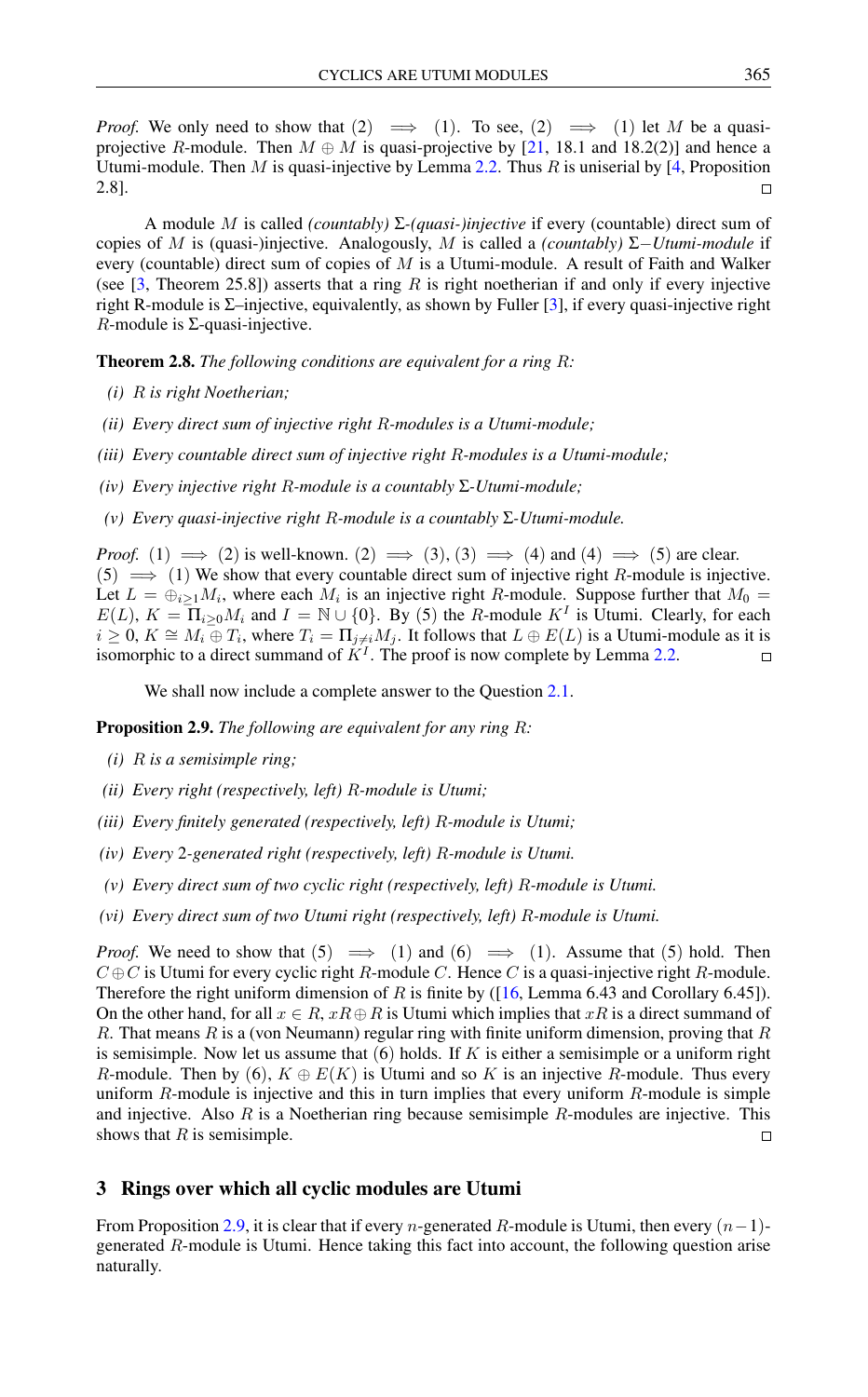<span id="page-4-0"></span>Question 3.1. *: What is the structure of a ring* R *over which every cyclic right* R*-module is Utumi* ?

Before we try to address Question [3.1,](#page-4-0) we make a key observation for Utumi-modules. For any module  $M_R$ , we denote  $L(M_R)$  for *the lattice of all submodules of*  $M_R$ .

- **Proposition 3.2.** (i) Suppose that M and N are R-modules with a lattice isomorphism  $L(M_R) \stackrel{\theta}{\cong}$  $L(N_R)$  *such that the R-modules*  $\theta(K_1)$  *and*  $\theta(K_2)$  *are isomorphic whenevere*  $K_1 \cong K_2$ *. Then*  $M_R$  *is Utumi-module if and only if*  $N_R$  *is so.*
- *(ii) Being Utumi-module is a Morita-invariant property.*

*Proof.* (1) This has a routine argument.

(2) This is obtained by (1) and [\[3,](#page-8-1) Proposition 21.7].

 $\Box$ 

Now we introduce the following definition in the context of Question [3.1.](#page-4-0)

Definition 3.3. (cf. [\[9,](#page-9-6) Definition 2.1]) A ring R is called a right *CU-ring* if every cyclic right R-module is a Utumi-module.

- Remarks and Examples 3.4. *(i) In [\[18,](#page-9-7) Proposition 1.1], Stephenson proved that a module* M is distributive iff every homomorphic image of M is square-free iff  $Hom(\frac{A}{A\cap B}, \frac{B}{A\cap B})$  = 0 *for all submodules* A *and* B *of* M*. Thus every right distributive ring* R *is right CU-ring.*
- *(ii) If* R is a semiprime right duo ring, then  $R_R$  is square-free. For  $xR \cong yR$  with  $xR \cap yR = 0$ *then*  $xRy = 0$  *which implies that*  $yRy = 0$ *. Hence*  $y = 0$  *by our assumption on* R.
- *(iii) By (2), any strongly regular (*≡ *reduced and regular) ring is a right (left) CU-ring. For example, any direct product of division rings is a right CU-ring.*

Although Proposition [3.2](#page-0-0) shows that Utumi condition is a Morita-invariant property for modules, in the following Theorem we observe that the right fully Utumi condition (i.e., all factors are Utumi) is not a Morita-invariant property for rings. However, Proposition [3.7](#page-5-0) shows that if R is right CU then so is  $eRe$  for any full idempotent  $e \in R$ .

<span id="page-4-1"></span>Theorem 3.5. *The following conditions on a ring* R *are equivalent:*

- *(i)* R *is a semisimple ring;*
- *(ii) The matrix ring*  $\mathbb{M}_n(R)$  *is a right CU-ring for some*  $n \geq 2$ *;*
- *(iii)* The matrix ring  $\mathbb{M}_2(R)$  *is a right CU-ring.*

*Proof.* The result follows from Proposition [3.2](#page-0-0) and the fact that under the natural Morita equivalences between R and  $\mathbb{M}_{n}(R)$ , every n-generated R-module corresponds to cyclic modules.

 $\Box$ 

<span id="page-4-2"></span>**Corollary 3.6.** *If*  $R$  *is a right CU-ring, then*  $R_R^{(n)} \ncong R_R$  *for every*  $n \geq 2$ *.* 

*Proof.* This is obtained by Theorem [3.5](#page-4-1) and the fact that semisimple rings have invariant basis number property.

 $\hfill \square$ 

For the next result we use usual arguments (see, for instance, [\[12,](#page-9-8) Lemma 3.14.]).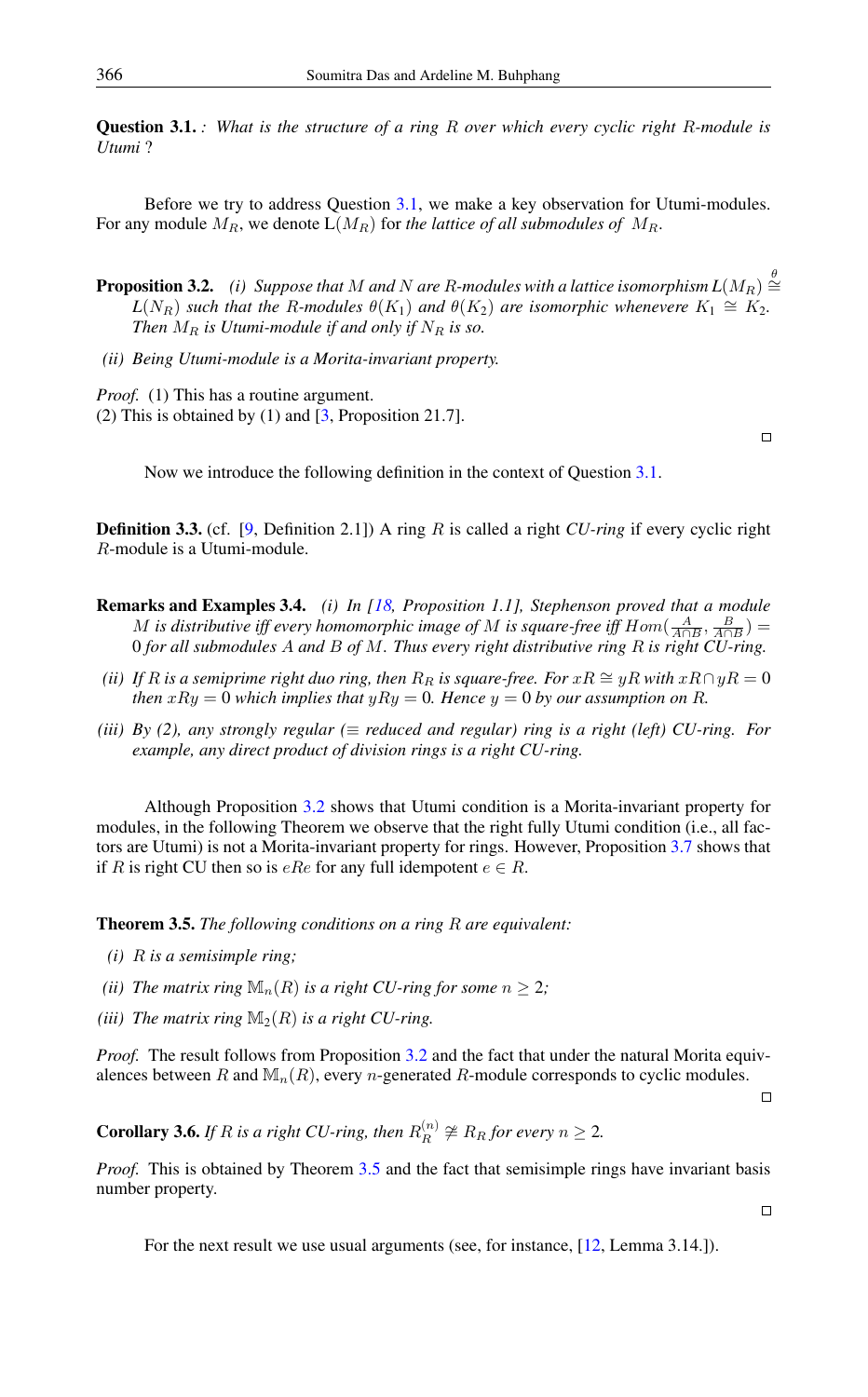<span id="page-5-0"></span>Proposition 3.7. *Let* e *be an idempotent of* R *with* ReR = R*. If* R *is a right CU-ring, then so is* eRe*.*

*Proof.* Write  $S = eRe$  and  $P = (eR)_R$ . Then it is well-known that  $Hom_R(P, -): Mod - R \longrightarrow Mod - S$  and  $-\otimes_S P: Mod - S \longrightarrow Mod - R$  are naturally equivalent functors and defines a Morita equivalence between  $Mod - R$  and  $Mod - S$ . Since the Morita equivalence property is preserved for Utumi-modules (Proposition [3.2\)](#page-0-0), every factor module of the right S-module  $Hom_R(sP_R, R)$  is a Utumi-module. But,  $Hom_R(sP_R, R) \cong$  $(Re)_S = [(1 - e)Re \oplus eRe]_S$ . So every factor module of  $S_S$  is a Utumi-module.

 $\Box$ 

 $\Box$ 

 $\Box$ 

<span id="page-5-1"></span>**Lemma 3.8.** Let R be a ring and M be a right R-module. If I is an ideal with  $MI = 0$ .

- *(i)*  $M_R$  *is Utumi if and only if*  $M_{R/I}$  *is Utumi.*
- *(ii) If* R *is a right CU-ring then* R/I *is a right CU-ring for each ideal* I *of* R*.*

*Proof.* These have routine arguments.

<span id="page-5-3"></span>**Corollary 3.9.** Let  $\{S_i\}_{i\in\mathbb{N}}$  be an infinite family of rings and  $R = \prod_{i\in\mathbb{N}} \mathbb{M}_{n_i}(S_i)$ . If R is a right *CU-ring then the set*  $\{n_i \mid n_i \geq 2\}$  *is finite. Consequently, an infinite direct product of right CU-rings need not be a right FU-ring.*

*Proof.* Let  $S = \prod_{n_i \geq 2} M_{n_i}(S_i)$ . For each  $n_i \geq 2$ , let  $e_i$  be the matrix in  $M_{n_i}(S_i)$  whose  $(1, 1)$ and  $(2, 2)$ -entries are 1 and all other entries are zero, and let  $e = (e_i) \in S$ . Then  $e^2 = e$  and  $S \in S = S$ . By Lemma [3.8,](#page-5-1) S is a right CU-ring. So, by Proposition [3.7,](#page-5-0)  $eS \in \Pi_{n_i > 2} \mathbb{M}_2(S_i) \cong \Pi_{n_i \in \mathbb{N}}$  $\mathbb{M}_2(\Pi_{n_i\geq 2}S_i)$  is a right CU-ring. By Theorem [3.5,](#page-4-1) we deduce that  $\Pi_{n_i\geq 2}S_i$  is a semisimple ring. Thus the set  $\{n_i \mid n_i \geq 2\}$  must be finite. The last statement is now clear.

<span id="page-5-2"></span>**Lemma 3.10.** Let  $R_1$ ,  $R_2$  be rings and  $M_i$  be  $R_i$ -module ( $i = 1, 2$ ). Then the  $R_1 \oplus R_2$ -module  $M_1 \oplus M_2$  is Utumi if and only if each  $M_i$  is a Utumi  $R_i$ -module.

*Proof.* ( $\Rightarrow$ ) By Lemma [3.8.](#page-5-1)

 $(\Leftarrow)$  Let  $T = R_1 \oplus R_2$ ,  $e_1 = (1, 0)$ ,  $e_2 = (0, 1)$  and X, Y be T-submodules of  $M := M_1 \oplus M_2$ such that  $X \cong Y$  with  $X \cap Y = 0$ . Replace  $M_i$  with  $Me_i$ . Then for each  $i = 1, 2$  we have  $Xe_i \cong Ye_i$  as  $R_i$ -modules and  $Xe_i \cap Ye_i = 0$ . Thus by hypothesis, there are direct summands  $E_i$ ,  $V_i$  of  $M_i$  such that  $E_i \oplus V_i$  is direct summand  $M_i$  and  $Xe_i$ ,  $Ye_i$  are essential in  $E_i$ ,  $V_i$ respectively. Let  $E = E_1 + E_2$  and  $V = V_1 + V_2$ , then  $X = Xe_1 + Xe_2$  is essential in  $E_T$  and  $Y = Ye_1 + Ye_2$  is essential in  $V_T$  such that  $E + V = (E_1 + V_1) + (E_2 + V_2)$  is a direct summand of  $M_T$ . This proves that  $M_T$  is Utumi.

 $\Box$ 

<span id="page-5-4"></span>**Corollary 3.11.** Let  $R = R_1 \oplus \cdots \oplus R_n$  where  $R_i$ ,  $i = 1, ..., n$  are rings. Then R is a right *CU-ring iff each*  $R_i$ ,  $i = 1, ..., n$  *is a right CU-ring.* 

*Proof.* By Lemma [3.10](#page-5-2) and the fact that  $M_1 \oplus M_2$  is a cyclic  $R_1 \oplus R_2$ -module if and only if each  $M_i$  is a cyclic  $R_i$ -module.  $\Box$ 

In the following we show that for any ring R the triangular ring  $T_n(R)$  ( $n \ge 2$ ) is not a right Utumi ring.

**Proposition 3.12.** *Let*  $R =$  $\begin{pmatrix} A & M \end{pmatrix}$  $0 \quad B$  $\setminus$ *be a formal triangular matrix ring where* A*,* B *are rings* and  $_A M_B$  *is a bimodule. If there exists a nonzero right B-monomorphism*  $f : M \rightarrow B$ , then R *is not a right Utumi ring.*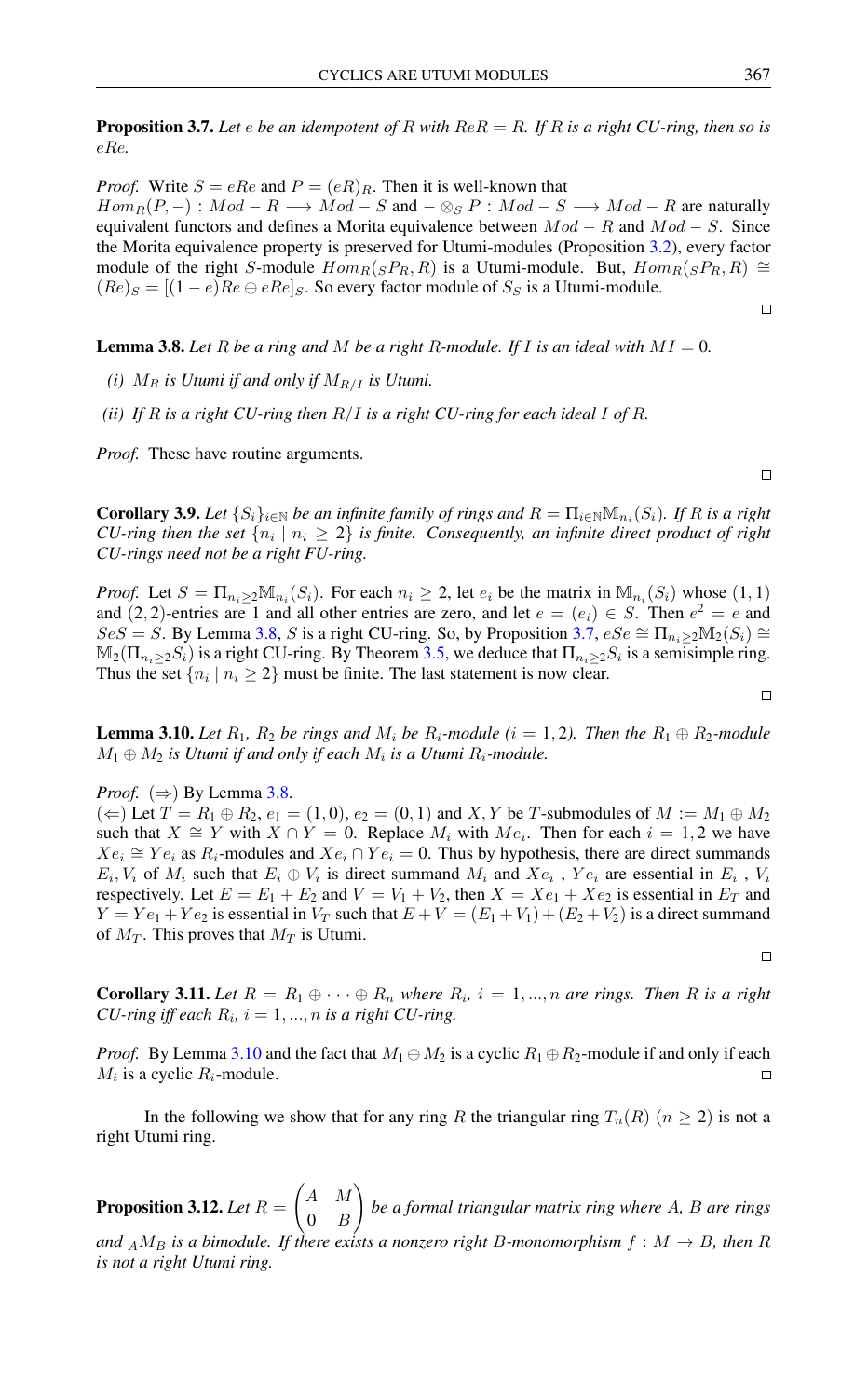$\begin{pmatrix} A & M \\ 0 & 0 \end{pmatrix}$  is an ideal in R and  $I_2 =$  $\begin{pmatrix} 0 & 0 \end{pmatrix}$  $\setminus$ *Proof.* Write  $R = I_1 \oplus I_2$ , where  $I_1 =$ is a  $0 \quad B$ right ideal of R. Note that  $Hom_R(I_1, I_2) = 0$ . Now, if R is a right Utumi ring, then by [\[11,](#page-9-3) Proposition 3.1],  $I_1$  and  $I_2$  are relatively pseudo-injective right R-modules. Hence if  $f : M \to B$ is a right *B*-monomorphism (equivalently, there is a corresponding *R*-monomorphism  $\begin{pmatrix} 0 & M \\ 0 & 0 \end{pmatrix}$  $\rightarrow I_2$ ), then we must have a non-zero  $\bar{f} \in Hom_R(I_1, I_2)$ , a contradiction.  $\Box$ 

**Corollary 3.13.** *Let*  $n \geq 2$ *. For any ring* R *the triangular ring*  $T_n(R)$  *is not a right Utumi ring.* 

Recall that a submodule K of M is called *fully invariant* if for every  $f \in End_R(M)$ ,  $f(K) \leq K$ ; a module M is called a *duo module*, if every submodule of M is fully invariant. The ring R is called a *right duo ring* if the right R-module R is a duo module. Note that a ring R is a right duo ring if and only if every right ideal of  $R$  is a two-sided ideal.

### <span id="page-6-1"></span>Proposition 3.14. *Let* M *be a quasi-projective duo module. Then every homomorphic image of* M *is Utumi if and only if* M *is distributive.*

*Proof.* We apply Remarks and Examples [3.4\(](#page-0-0)1). Assume that every homomorphic image of M is Utumi. Then by [\[11,](#page-9-3) Theorem 3.13], for any  $K \le M$ , we have  $\frac{M}{K} = \frac{Q}{K} \oplus \frac{T}{K}$  where  $\frac{Q}{K}$  is quasiinjective and  $\frac{T}{K}$  is a square-free module. Moreover,  $\frac{Q}{K} = \frac{A}{K} \oplus \frac{B}{K} \oplus \frac{D}{K}$  such that  $\frac{A}{K} \cong \frac{B}{K}$  and  $\frac{D}{K}$  is isomorphic to a summand of  $\frac{A}{K} \oplus \frac{B}{K}$ . Thus there exists  $\bar{\theta} \in End\left(\frac{M}{K}\right)$  such that  $\bar{\theta} \mid_{\frac{A}{K}} = \theta$ . Now M being quasi-projective, there exists  $f \in End(M)$  such that  $\bar{\theta}(m + K) = f(m) + K$ . Thus  $\theta(a+K) = f(a) + K \leq A + K = A$  for all  $a \in A$ . It follows that  $\theta\left(\frac{A}{K}\right) \leq \frac{A}{K} \cap \frac{B}{K} = 0$ . Therefore,  $\frac{M}{K} = \frac{T}{K}$  is square-free.

<span id="page-6-0"></span>Corollary 3.15. *Let* R *be a right duo ring. Then* R *is a right CU-ring if and only if* R *is a right distributive ring.*

*Proof.* This is obtained by Proposition [3.14.](#page-6-1)

<span id="page-6-2"></span>**Lemma 3.16.** Let R be a ring,  $M_R$  be quasi-injective and N is fully invariant submodule of M.

- *(i)* If End<sub>R</sub> $(M)$  *is a right CU-ring, then the ring End<sub>R</sub>* $(N)$  *is right CU.*
- *(ii) If*  $M_R$  *is nonsingular and* N *is essential submodule of* M, then  $End_R(M) \cong End_R(N)$ .

*Proof.* Note that the mapping  $f \to f|_N$  is a surjective ring homomorphism from  $\text{End}_R(M)$  to  $\text{End}_{R}(N)$ , and is an isomorphism if  $M_R$  is nonsingular and N is essential. Hence (1) follows from Lemma  $3.8(2)$  $3.8(2)$ .  $\Box$ 

<span id="page-6-3"></span>Proposition 3.17. *If* R *is a right self-injective right CU ring, then every homogenous component of Soc*( $R_R$ ) *has a finite length.* 

*Proof.* Let M be a homogenous component of  $Soc(R_R)$ . By Lemma [3.16,](#page-6-2)  $T := \text{End}_R(M)$  is a right FU-ring. Now if length $(M_R)$  is infinite then  $M \cong M^{(2)}$ . Hence  $T \cong M_2(T)$  and so T must be a semisimple ring by Theorem [3.5.](#page-4-1) This follows that  $M_R$  is finitely generated, contradiction. Therefore length $(M_R)$  is finite.  $\Box$ 

Recall that a ring R is called *directly finite* if  $ab = 1$  in R implies  $ba = 1$  for all  $a, b \in R$ . An idempotent e in a regular ring R is called an *abelian idempotent* if the ring eRe is abelian, and is called a *directly finite idempotent* if the ring eRe is directly finite. An idempotent e in a (von Neumann) regular right self-injective ring is called a *faithful idempotent* if 0 is the only central idempotent orthogonal to e. A (von Neumann) regular right self-injective ring is: of Type  $I_f$  if it contains a faithful abelian idempotent and is directly finite; of Type  $II_f$  if it contains a faithful directly finite idempotent but contains no nonzero abelian idempotents and is directly finite; and purely infinite if it contains no nonzero directly finite central idempotents (see [\[8,](#page-9-9) pp. 111–115]). Two R-modules M and N are called *orthogonal* to each other, if they do not contain nonzero isomorphic submodules.

$$
\Box
$$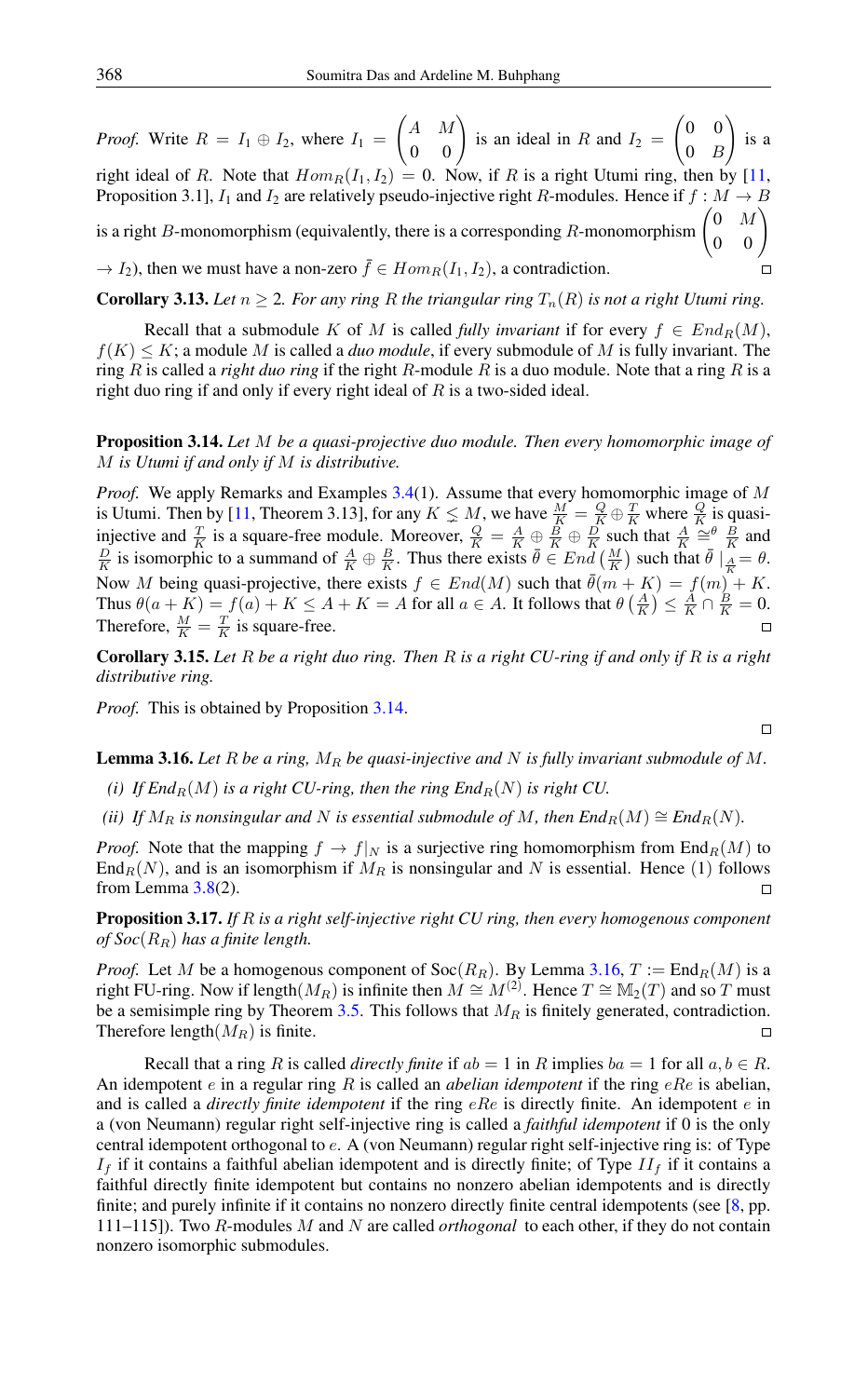<span id="page-7-1"></span>Proposition 3.18. *Let* R *be a regular right self-injective ring.*

- *(i)* (See the proof of [\[12,](#page-9-8) Theorem 4.6] and [\[13,](#page-9-4) Lemma 6.23]) If  $Soc(R_R) = 0$  then R is a right CU-ring if and only if  $R$  is strongly regular.
- (ii) If Soc( $R_R$ ) is an essential right ideal of  $R_R$ , then R is a right CU-ring if and only if  $R \cong$  $R_1 \times R_2$  such that  $R_1$  is a semisimple ring and  $R_2$  is a direct product of division rings.

*Proof.* (1) One direction is obtained by Remarks [3.4](#page-0-0) (3). Conversely, let R be a right CU-ring. By  $[8,$  Theorem 10.21] R is a direct product of directly finite and purely infinite rings. Corollary [3.6](#page-4-2) and [\[8,](#page-9-9) Theorem 10.16] show that purely infinite rings are not right CU. Thus R must be directly finite. Now by [\[8,](#page-9-9) Theorem 10.22] R is a direct product of rings of types  $I_f$  and  $II_f$ . However if R is of type  $II_f$  then by [\[8,](#page-9-9) Theorem 10.16],  $R \cong M^{(2)}$  for some R-module M. This in turn implies that  $Soc(R_R) \neq 0$  by Theorem [3.5.](#page-4-1) Therefore R is of type  $I_f$ . Hence by  $[8,$  Theorem 10.24],  $R$  is a direct product of matrix rings over strongly regular rings. Since  $\text{Soc}(R_R) = 0$  the size of each matrix ring in the product must be 1, proving that R is strongly regular.

(2) (⇒). By Proposition [3.17,](#page-6-3) we may assume that  $Soc(R_R) \cong \bigoplus_i S^{(n_i)}$  where each  $S_i$  is a simple right R-module,  $n_i \geq 1$  and  $S_i \not\cong S_j$  for all  $i \neq j$ . Now applying Lemma [3.16\(](#page-6-2)2), we have  $R = \Pi_i \mathbb{M}_{n_i}(D_i)$  where each  $D_i \cong \text{End}_R(S_i)$  is a division ring. The result is now obtained by Corollary [3.9.](#page-5-3)

 $(\Leftarrow)$  By Corollary [3.11](#page-5-4) and Remarks and Examples [3.4.](#page-0-0)

<span id="page-7-2"></span>**Lemma 3.19.** *If*  $R = R_1 \times R_2$  *then*  $R_1$  *and*  $R_2$  *are orthogonal as*  $R$ *-modules.* 

*Proof.* Consider  $e_1 = (1,0)$ ,  $e_2 = (0,1)$  and  $X_1 \stackrel{f}{\cong} X_2$  where each  $X_i$ 's are R-submodules of *R<sub>i</sub>*. Then  $f(X_1) = f(X_1)e_1 \subseteq X_2e_1 = 0$ .

<span id="page-7-0"></span>**Theorem 3.20.** Let R be a right nonsingular, right CU-ring. Then  $R = S \times T$ , where S is a *semisimple ring and* T *is a reduced square-free ring.*

*Proof.* Following [\[11,](#page-9-3) Proposition 3.22], we have a ring decomposition  $R = A \oplus B$ , where A is a right self-injective ring and  $B$  is a square-free ring. Since  $A$  is a right nonsingular selfinjective ring, it is a (von Neumann) regular ring. Now A being injective,  $\text{Soc}(A_A)$  is essential in a direct summand D (say) of  $A_A$ . Write  $A = D \oplus H$  for some right ideal H of A. Then it is easy to verify that  $D$  and  $H$  are ideals in  $A$  (notice that  $D$  and  $H$  are orthogonal  $A$ -modules, so there are no nonzero homomorphisms between them) and  $A \cong D \times H$  as rings. Now by Proposition [3.18,](#page-7-1)  $A = S \oplus T_1$  where S is a semisimple ring and  $T_1$  is a strongly regular (hence square-free) ring. Let  $T = T_1 \times B$ . By Lemma [3.19](#page-7-2) and [\[11,](#page-9-3) Lemma 2.17], T is a square-free ring. Hence any closed right ideal of T is an ideal (see [\[7,](#page-8-6) Theorem 6(i)]) and so T (note that  $Z(R_R) = 0 \implies Z(T_T) = 0$  is a reduced ring by [\[19,](#page-9-10) Lemma 2.4].

 $\Box$ 

 $\Box$ 

 $\Box$ 

<span id="page-7-4"></span>Corollary 3.21. *A (von Neumann) regular ring is right (respectively, left) CU-ring if and only if it is a direct product of a semisimple and a reduced ring.*

*Proof.* This follows from Theorem [3.20](#page-7-0) and the fact that regular reduced rings are CU.  $\Box$ 

Recall that an R-module M is said to have *internal cancellation property* (*IC* for short) if, given internal decompositions

$$
M=A\oplus X=B\oplus Y
$$

where  $A \cong B$ , then  $X \cong Y$ . If  $R_R$  has IC, R is said to be a *right IC ring* (see [\[14,](#page-9-11) 1.4]). In the following we let  $Z_2(R) = B$  when  $Z(R/Z(R_R)) = B/Z(R_R)$ .

<span id="page-7-3"></span>Proposition 3.22. (cf. [\[11,](#page-9-3) Proposition 4.8] and [\[10,](#page-9-12) Proposition 4.9].) Every square-free right CU-ring is a right IC ring.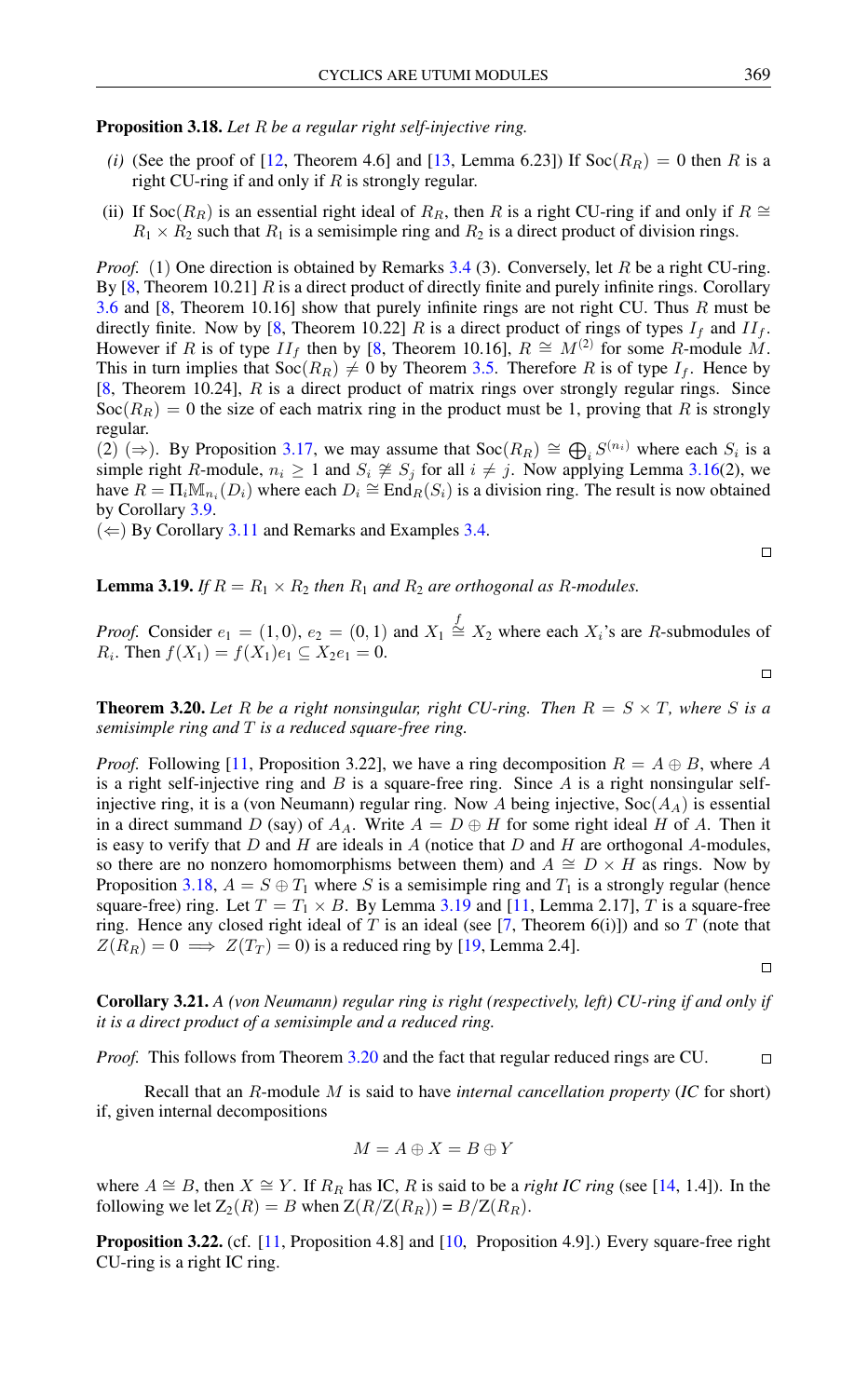*Proof.* Let R be a square-free right CU-ring. Since every Utumi module is a C4-module, every cyclic right R-module is C4. Hence  $R_R$  is C3 by [\[1,](#page-8-7) Proposition 4.8]. Therefore, by [\[10,](#page-9-12) Proposition 4.9],  $R_R$  satisfy the internal cancellation property.

**Corollary 3.23.** Let R be a right CU-ring. If either  $Z_2(R) \subseteq J(R)$  or R is a right self-injective *ring. Then* R *is a right IC ring.*

*Proof.* It is well-known that the internal cancellation property is closed under direct products (see  $[14,$  Paragraph before Proposition 5.1]). Thus if R is a ring that is isomorphic to a direct product of a semisimple ring and a square-free right CU-ring then  $R$  is a right IC ring by Proposition [3.22.](#page-7-3) Now let R be a right CU-ring with the above hypothesis. To show that R is right IC, we apply [\[14,](#page-9-11) Proposition 5.2(1)] and show that  $R/I$  is a right IC ring for some suitable ideal  $I \subseteq$  $J(R)$ . Note that for any ring R, the ring  $R/Z_2(R)$  is a right nonsingular ring and if R is a right self-injective ring then  $R/J(R)$  is a regular ring. Therefore, the result is obtained by Theorem [3.20](#page-7-0) and Corollary [3.21.](#page-7-4)  $\Box$ 

<span id="page-8-8"></span>Corollary 3.24. *Let* R *be a right nonsingular, right CU-ring. Then* R *is a right* U ∗ *ring (i.e., all right ideals of* R *are Utumi).*

 $\Box$ 

- *Proof.* Follows from Theorem [3.20,](#page-7-0) [\[10,](#page-9-12) Theorem 3.2] and Lemma [3.19.](#page-7-2)
- Remark 3.25. (i) The converse of Corollary [3.24](#page-8-8) is not true in general. For this, consider  $R = \mathbb{Z}[x]$ . Then R being a commutative integral domain (reduced  $\equiv$  nonsingular), R is uniform and hence a  $U^*$ -ring. But R is not a CU-ring by Corollary [3.15](#page-6-0) and [\[20,](#page-9-13) Proposition 4.31]. This example shows that the property of being "Fully-Utumi" on a ring  $R$  does not extend to the polynomial ring  $R[x]$ .
- (ii) A right nonsingular, right CU-ring need not be a right *a-ring* (rings having the property that every right ideal is automorphism-invariant, see [\[15\]](#page-9-14)). For instance, the ring of integers  $\mathbb Z$ being a distributive ring is an CU-ring by Corollary [3.15.](#page-6-0) But  $\mathbb Z$  is not an *a*-ring, since the injective hull of  $\mathbb Z$  is  $\mathbb Q$  and  $\mathbb Z$  is not invariant under every non-zero element of  $\mathbb Q$ . However,  $\mathbb Z$  is a  $U^*$ -ring.
- (iii) A (right nonsingular) right  $\alpha$ -ring need not be a right CU-ring. For this, note that any commutative self-injective ring  $R$  is an  $\alpha$ -ring, however  $R$  need not necessarily be a distributive ring. For instance,

(i) Let  $R = \Pi_p (Z/pZ)$ , where p runs over all distinct prime integers. Then the injective hull of R is R itself and hence R is a commutative (von Neumann) regular,  $a$ -ring. But R cannot be an CU-ring by Corollary [3.15](#page-6-0) and [\[18,](#page-9-7) Remark on Page 295].

(ii) Consider the group ring  $FG$ , where F is a field of order 2 and G is the direct product of two groups of order 2. Then  $FG$  is a self-injective, local ring which is not uniserial and hence can not be distributive (see [\[20,](#page-9-13) 3.23]).

## <span id="page-8-0"></span>References

- <span id="page-8-7"></span>[1] M. Altun-Özarslan, Y. Ibrahim, A. Çiğdem Özcan and M. Yousif, C4- and D4-Modules via perspective direct summands, *Comm. Algebra* 46, no. 10, 4480–4497 (2018), DOI: 10.1080/00927872.2018.1448838.
- <span id="page-8-3"></span>[2] I. Amin, Y. Ibrahim and M. Yousif, C3-modules, *Algebra Colloq.* 22, 655–670 (2015). DOI: 10.1142/S1005386715000553.
- <span id="page-8-1"></span>[3] F. W. Anderson and K.R. Fuller, *Rings and Categories of Modules*, Graduate Texts in Math. 13: Springer-Verlag New York (1974).
- <span id="page-8-5"></span>[4] K. A. Byrd, Some characterizations of uniserial rings, *Math. Ann.* 186, 163–170 (1970). DOI: 10.1007/BF01433274.
- <span id="page-8-2"></span>[5] S. Das and A. M. Buhphang, Rings characterized by dual-Utumi-modules, *J. Algebra Appl.* 19, No. 12, 2050229 (2020) (11 pages), DOI:10.1142/S0219498820502291.
- <span id="page-8-4"></span>[6] N. Ding, Y. Ibrahim, M. Yousif and Y. Zhou, C4-modules, *Comm. Algebra* 45 no. 4, 1727–1740 (2017). DOI: 10.1080/00927872.2016.1222412.
- <span id="page-8-6"></span>[7] N. Er, S. Singh and A. K. Srivastava, Rings and modules which are stable under automorphisms of their injective hulls, *J. Algebra*. 379, 223–229 (2013). DOI: 10.1016/j.jalgebra.2013.01.021.